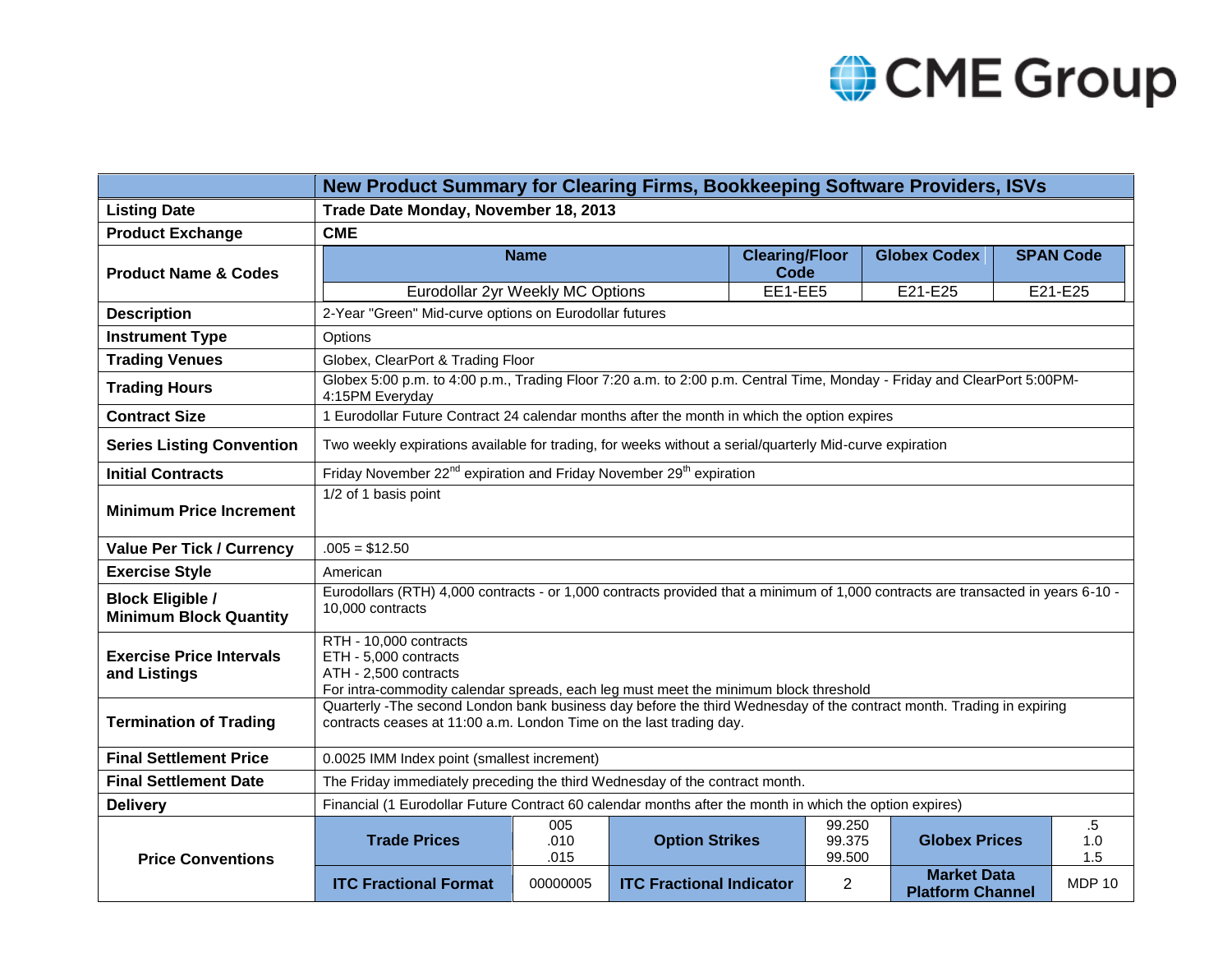

|                             | <b>CMEGroup.com</b><br><b>Inquiries</b>                                      | (800)<br>331-3332 | <b>Products &amp; Services</b> | (312)<br>930-8213 | <b>Clearing House</b><br>(Clearing Ops) | (312)<br>207-2525 |  |  |
|-----------------------------|------------------------------------------------------------------------------|-------------------|--------------------------------|-------------------|-----------------------------------------|-------------------|--|--|
| <b>Information Contacts</b> | <b>Global Command</b>                                                        | (312)             | <b>Risk Management Dept.</b>   | (312)             | <b>Market Requisition</b>               | (312)             |  |  |
|                             | New Product Summary for Clearing Firms, Bookkeeping Software Providers, ISVs |                   |                                |                   |                                         |                   |  |  |
| Listing Date                | Trade Date Mchding MILBARY 245 Regulatory Review Periods                     |                   |                                |                   |                                         |                   |  |  |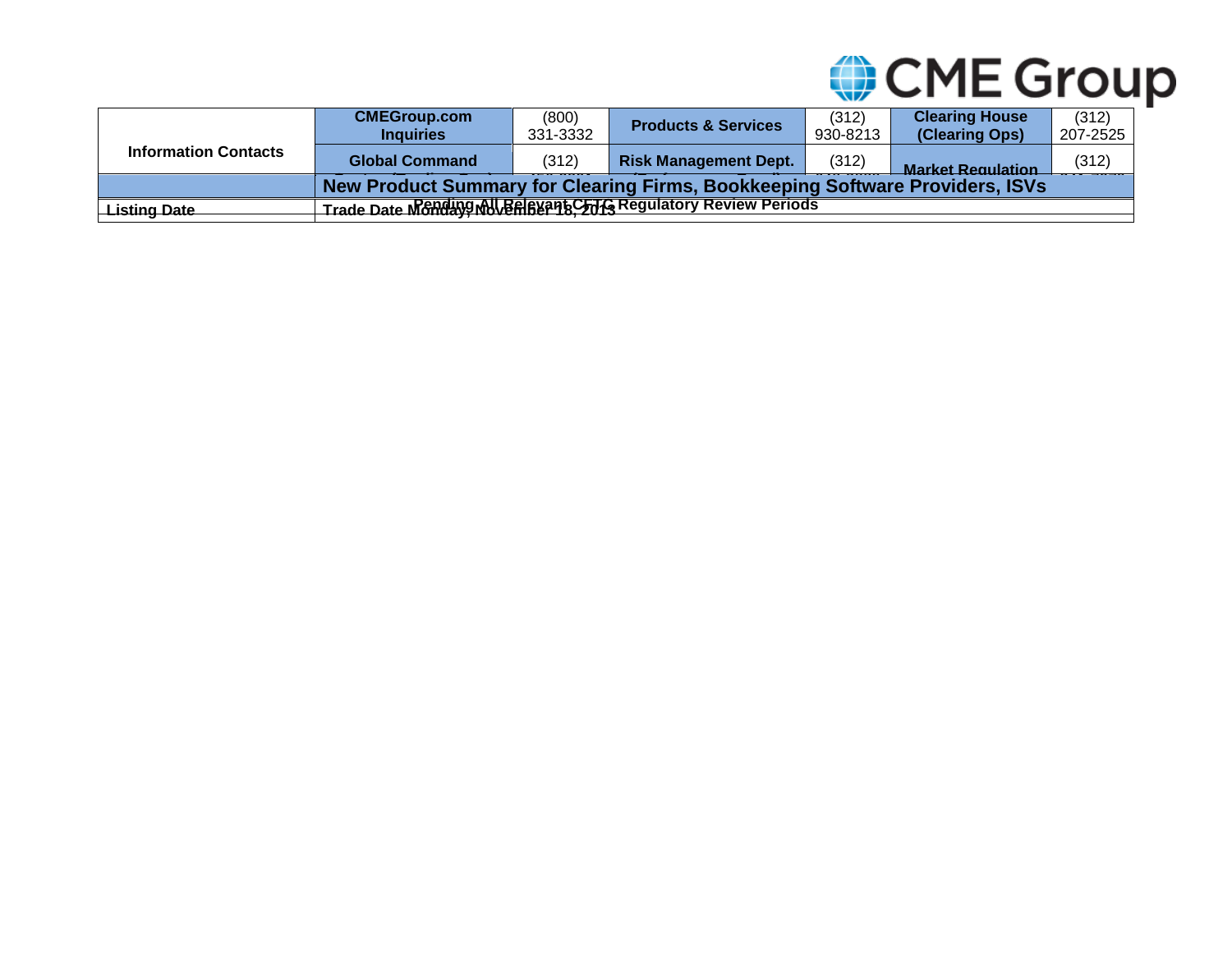# CME Group

| <b>Product Exchange</b>                                  | <b>CME</b>                                                                                                                                                                                  |                     |                                                    |                      |                            |                                               |  |                      |  |
|----------------------------------------------------------|---------------------------------------------------------------------------------------------------------------------------------------------------------------------------------------------|---------------------|----------------------------------------------------|----------------------|----------------------------|-----------------------------------------------|--|----------------------|--|
| <b>Product Name &amp; Codes</b>                          |                                                                                                                                                                                             | <b>Name</b>         |                                                    | <b>Clearing Code</b> |                            | <b>Globex Codex</b>                           |  | <b>SPAN Code</b>     |  |
|                                                          | Eurodollar 3yr Weekly MC Options                                                                                                                                                            |                     |                                                    | EF1-EF5              |                            | E31-E35                                       |  | E31-E35              |  |
| <b>Description</b>                                       | 3-Year "Blue" Mid-curve options on Eurodollar futures                                                                                                                                       |                     |                                                    |                      |                            |                                               |  |                      |  |
| <b>Instrument Type</b>                                   | Options                                                                                                                                                                                     |                     |                                                    |                      |                            |                                               |  |                      |  |
| <b>Trading Venues</b>                                    | Globex, ClearPort & Trading Floor                                                                                                                                                           |                     |                                                    |                      |                            |                                               |  |                      |  |
| <b>Trading Hours</b>                                     | Globex 5:00 p.m. to 4:00 p.m., Trading Floor 7:20 a.m. to 2:00 p.m. Central Time, Monday - Friday and ClearPort 5:00PM-<br>4:15PM Everyday                                                  |                     |                                                    |                      |                            |                                               |  |                      |  |
| <b>Contract Size</b>                                     | 1 Eurodollar Future Contract 36 calendar months after the month in which the option expires                                                                                                 |                     |                                                    |                      |                            |                                               |  |                      |  |
| <b>Series Listing Convention</b>                         | Two weekly expirations available for trading, for weeks without a serial/quarterly Mid-curve expiration                                                                                     |                     |                                                    |                      |                            |                                               |  |                      |  |
| <b>Initial Contracts</b>                                 | Friday November 22 <sup>nd</sup> expiration and Friday November 29 <sup>th</sup> expiration                                                                                                 |                     |                                                    |                      |                            |                                               |  |                      |  |
| <b>Minimum Price Increment</b>                           | 1/2 of 1 basis point                                                                                                                                                                        |                     |                                                    |                      |                            |                                               |  |                      |  |
| <b>Value Per Tick / Currency</b>                         | $.005 = $12.50$                                                                                                                                                                             |                     |                                                    |                      |                            |                                               |  |                      |  |
| <b>Exercise Style</b>                                    | American                                                                                                                                                                                    |                     |                                                    |                      |                            |                                               |  |                      |  |
| <b>Block Eligible /</b><br><b>Minimum Block Quantity</b> | Eurodollars (RTH) 4,000 contracts - or 1,000 contracts provided that a minimum of 1,000 contracts are transacted in years 6-10 -<br>10,000 contracts                                        |                     |                                                    |                      |                            |                                               |  |                      |  |
| <b>Exercise Price Intervals</b><br>and Listings          | RTH - 10,000 contracts<br>ETH - 5,000 contracts<br>ATH - 2,500 contracts<br>For intra-commodity calendar spreads, each leg must meet the minimum block threshold                            |                     |                                                    |                      |                            |                                               |  |                      |  |
| <b>Termination of Trading</b>                            | Quarterly -The second London bank business day before the third Wednesday of the contract month. Trading in expiring<br>contracts ceases at 11:00 a.m. London Time on the last trading day. |                     |                                                    |                      |                            |                                               |  |                      |  |
| <b>Final Settlement Price</b>                            | 0.0025 IMM Index point (smallest increment)                                                                                                                                                 |                     |                                                    |                      |                            |                                               |  |                      |  |
| <b>Final Settlement Date</b>                             | The Friday immediately preceding the third Wednesday of the contract month.                                                                                                                 |                     |                                                    |                      |                            |                                               |  |                      |  |
| <b>Delivery</b>                                          | Financial (1 Eurodollar Future Contract 60 calendar months after the month in which the option expires)                                                                                     |                     |                                                    |                      |                            |                                               |  |                      |  |
| <b>Price Conventions</b>                                 | <b>Trade Prices</b>                                                                                                                                                                         | 005<br>.010<br>.015 | <b>Option Strikes</b>                              |                      | 99.250<br>99.375<br>99.500 | <b>Globex Prices</b>                          |  | $.5\,$<br>1.0<br>1.5 |  |
|                                                          | <b>ITC Fractional Format</b>                                                                                                                                                                | 00000005            | <b>ITC Fractional Indicator</b>                    |                      | 2                          | <b>Market Data</b><br><b>Platform Channel</b> |  | <b>MDP 10</b>        |  |
|                                                          | <b>CMEGroup.com</b><br><b>Inquiries</b>                                                                                                                                                     | (800)<br>331-3332   | <b>Products &amp; Services</b>                     |                      | (312)<br>930-8213          | <b>Clearing House</b><br>(Clearing Ops)       |  | (312)<br>207-2525    |  |
| <b>Information Contacts</b>                              | <b>Global Command</b><br><b>Center (Trading Ops)</b>                                                                                                                                        | (312)<br>456-2391   | <b>Risk Management Dept.</b><br>(Performance Bond) |                      | (312)<br>648-3888          | <b>Market Regulation</b>                      |  | (312)<br>341-7970    |  |
| Pending All Relevant CFTC Regulatory Review Periods      |                                                                                                                                                                                             |                     |                                                    |                      |                            |                                               |  |                      |  |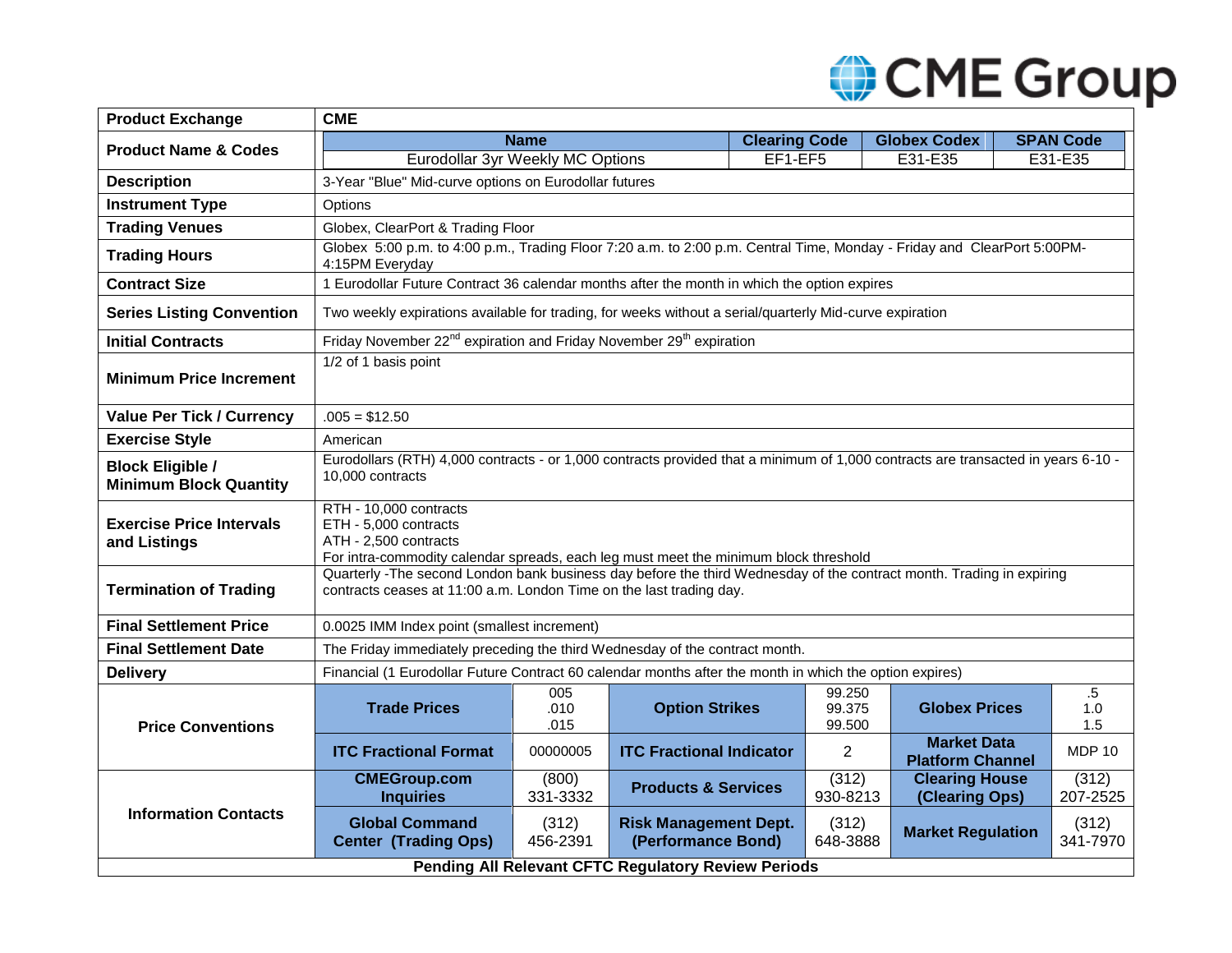## CME Group

| <b>Listing Date</b>                                      | Trade Date Monday, November 18, 2013                                                                                                                                                        |                                                                                      |                                 |                      |                   |                                               |  |                   |  |  |
|----------------------------------------------------------|---------------------------------------------------------------------------------------------------------------------------------------------------------------------------------------------|--------------------------------------------------------------------------------------|---------------------------------|----------------------|-------------------|-----------------------------------------------|--|-------------------|--|--|
| <b>Product Exchange</b>                                  | <b>CME</b>                                                                                                                                                                                  |                                                                                      |                                 |                      |                   |                                               |  |                   |  |  |
| <b>Product Name &amp; Codes</b>                          |                                                                                                                                                                                             | <b>Name</b>                                                                          |                                 | <b>Clearing Code</b> |                   | <b>Globex Codex</b>                           |  | <b>SPAN Code</b>  |  |  |
|                                                          |                                                                                                                                                                                             | <b>Eurodollar Options</b>                                                            |                                 | <b>ED</b>            |                   | <b>GE</b>                                     |  | <b>GE</b>         |  |  |
| <b>Description</b>                                       | Options on Eurodollar futures                                                                                                                                                               |                                                                                      |                                 |                      |                   |                                               |  |                   |  |  |
| <b>Instrument Type</b>                                   | Options                                                                                                                                                                                     |                                                                                      |                                 |                      |                   |                                               |  |                   |  |  |
| <b>Trading Venues</b>                                    | Globex, ClearPort & Trading Floor                                                                                                                                                           |                                                                                      |                                 |                      |                   |                                               |  |                   |  |  |
| <b>Trading Hours</b>                                     | Globex 5:00 p.m. to 4:00 p.m., Trading Floor 7:20 a.m. to 2:00 p.m. Central Time, Monday - Friday and ClearPort 5:00PM-<br>4:15PM Everyday                                                  |                                                                                      |                                 |                      |                   |                                               |  |                   |  |  |
| <b>Contract Size</b>                                     | 1 Eurodollar Future Contract                                                                                                                                                                |                                                                                      |                                 |                      |                   |                                               |  |                   |  |  |
| <b>Series Listing Convention</b>                         |                                                                                                                                                                                             | 16 consecutive March quarterly contracts and 2 front month serials                   |                                 |                      |                   |                                               |  |                   |  |  |
| <b>Initial Contracts</b>                                 | December 2013, March 2014, June 2014 and September 2014                                                                                                                                     |                                                                                      |                                 |                      |                   |                                               |  |                   |  |  |
| <b>Minimum Price Increment</b>                           | 1/2 of 1 basis point                                                                                                                                                                        |                                                                                      |                                 |                      |                   |                                               |  |                   |  |  |
|                                                          |                                                                                                                                                                                             |                                                                                      |                                 |                      |                   |                                               |  |                   |  |  |
| <b>Value Per Tick / Currency</b>                         | $.005 = $12.50$ or one-quarter of one basis point $(.0025 = $6.25)$ for options when underlying futures is nearest expiring month,                                                          |                                                                                      |                                 |                      |                   |                                               |  |                   |  |  |
|                                                          | and for the first two quarterly months and the first two serial months when the option premium is below five ticks.                                                                         |                                                                                      |                                 |                      |                   |                                               |  |                   |  |  |
| <b>Exercise Style</b>                                    | American<br>Eurodollars (RTH) 4,000 contracts - or 1,000 contracts provided that a minimum of 1,000 contracts are transacted in years 6-10 -                                                |                                                                                      |                                 |                      |                   |                                               |  |                   |  |  |
| <b>Block Eligible /</b><br><b>Minimum Block Quantity</b> | 10,000 contracts                                                                                                                                                                            |                                                                                      |                                 |                      |                   |                                               |  |                   |  |  |
| <b>Exercise Price Intervals</b>                          | RTH - 10,000 contracts<br>ETH - 5,000 contracts                                                                                                                                             |                                                                                      |                                 |                      |                   |                                               |  |                   |  |  |
| and Listings                                             | ATH - 2,500 contracts                                                                                                                                                                       |                                                                                      |                                 |                      |                   |                                               |  |                   |  |  |
|                                                          |                                                                                                                                                                                             | For intra-commodity calendar spreads, each leg must meet the minimum block threshold |                                 |                      |                   |                                               |  |                   |  |  |
| <b>Termination of Trading</b>                            | Quarterly -The second London bank business day before the third Wednesday of the contract month. Trading in expiring<br>contracts ceases at 11:00 a.m. London Time on the last trading day. |                                                                                      |                                 |                      |                   |                                               |  |                   |  |  |
| <b>Final Settlement Price</b>                            | 0.0025 IMM Index point (smallest increment)                                                                                                                                                 |                                                                                      |                                 |                      |                   |                                               |  |                   |  |  |
| <b>Final Settlement Date</b>                             | The Friday immediately preceding the third Wednesday of the contract month.                                                                                                                 |                                                                                      |                                 |                      |                   |                                               |  |                   |  |  |
| <b>Delivery</b>                                          | Financial (1 Eurodollar Future Contract 60 calendar months after the month in which the option expires)                                                                                     |                                                                                      |                                 |                      |                   |                                               |  |                   |  |  |
|                                                          |                                                                                                                                                                                             | 005                                                                                  |                                 |                      | 99.250            |                                               |  | .5                |  |  |
| <b>Price Conventions</b>                                 | <b>Trade Prices</b>                                                                                                                                                                         | .010<br>.015                                                                         | <b>Option Strikes</b>           |                      | 99.375<br>99.500  | <b>Globex Prices</b>                          |  | 1.0<br>1.5        |  |  |
|                                                          | <b>ITC Fractional Format</b>                                                                                                                                                                | 00000005                                                                             | <b>ITC Fractional Indicator</b> |                      | 2                 | <b>Market Data</b><br><b>Platform Channel</b> |  | <b>MDP 10</b>     |  |  |
| <b>Information Contacts</b>                              | <b>CMEGroup.com</b><br><b>Inquiries</b>                                                                                                                                                     | (800)<br>331-3332                                                                    | <b>Products &amp; Services</b>  |                      | (312)<br>930-8213 | <b>Clearing House</b><br>(Clearing Ops)       |  | (312)<br>207-2525 |  |  |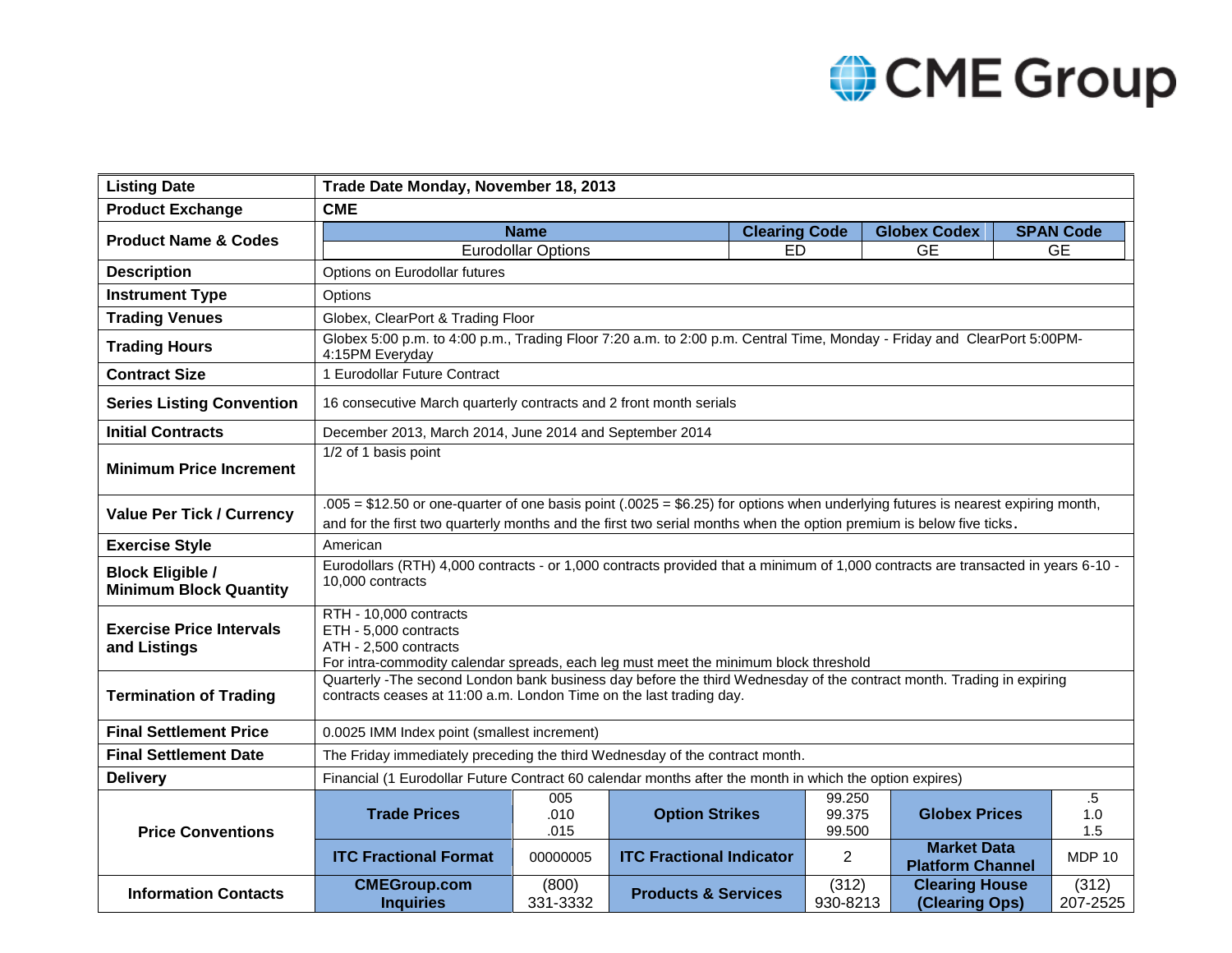

|                                                            | <b>Global Command</b><br><b>Center (Trading Ops)</b> | (312)<br>456-2391 | <b>Risk Management Dept.</b><br>(Performance Bond) | (312)<br>648-3888 | <b>Market Regulation</b> | (312)<br>341-7970 |
|------------------------------------------------------------|------------------------------------------------------|-------------------|----------------------------------------------------|-------------------|--------------------------|-------------------|
| <b>Pending All Relevant CFTC Regulatory Review Periods</b> |                                                      |                   |                                                    |                   |                          |                   |

## CME Group Advisory Notice

TO: Clearing Member Firms; Back Office Managers

FROM: CME Clearing

ADVISORY #:

SUBJECT: Product Modification Summary for Clearing Firms, Bookkeeping Software Providers, ISVs

### **Product Listing Schedule Expansion**

Effective Sunday, November 17, for trade date Monday, November 18, and pending all relevant CFTC regulatory review periods, please be advised that CME will expand the listing of contract months for the products listed below on CME Globex, Open Outcry and available for submission for clearing on CME ClearPort.

| Code                     | <b>Title</b>                   | <b>Current Listing</b> | <b>New Listing Schedule</b>                                                                                        |
|--------------------------|--------------------------------|------------------------|--------------------------------------------------------------------------------------------------------------------|
| <b>Clearing / Globex</b> |                                | <b>Schedule</b>        | (as of November 17)                                                                                                |
| ED/GE                    | <b>EURODOLLAR</b>              | 12 quarterlies and 2   | 16 quarterlies and 2                                                                                               |
|                          | <b>OPTIONS</b>                 | serials                | serials                                                                                                            |
| EE1-EE5/E21-E25          | EURODOLLAR 2<br>YEAR MID CURVE | None                   | 2 weekly expirations<br>available for trading, for<br>weeks without a<br>serial/quarterly Mid-<br>curve expiration |
| EF1-EF5/E31-E35          | EURODOLLAR 3<br>YEAR MID CURVE | None                   | 2 weekly expirations<br>available for trading, for<br>weeks without a<br>serial/quarterly Mid-                     |